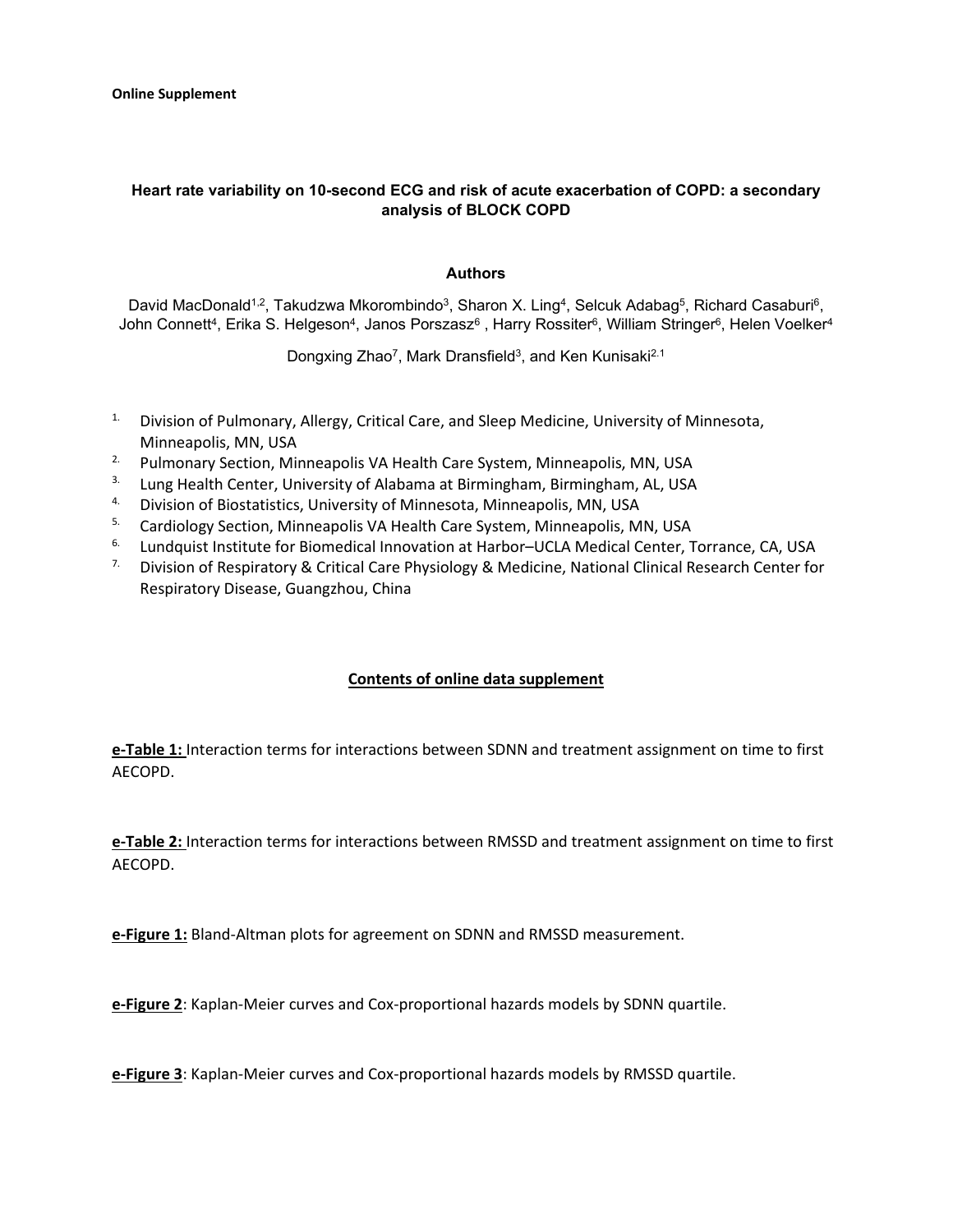**e-Figure 4**: Scatterplots and Spearman correlations between SDNN and RMSSD versus FEV<sub>1</sub> percent predicted and total SGRQ score.

**e-Table 1**: Tests for interactions between SDNN and treatment assignment (metoprolol vs placebo) on time to AECOPD. Hazard ratios for the relationship between SDNN and time to acute exacerbation of COPD stratified by treatment assignment are also presented. Interaction terms test whether associations between SDNN and time to AECOPD vary by treatment group and represent the ratio of hazard ratios in those assigned to metoprolol vs. placebo. Higher values represent lower risk of AECOPD in the placebo group compared to the metoprolol group. Hazard ratios represent the change in risk for each 10 ms increase in SDNN. Visualizations of the adjusted analyses are included in the main text (**Figure 2**).

|                                                       |                                                                              | Unadjusted                                                                   | Adjusted <sup>1</sup>                                                                                  |                                                                              |                                                                              |                                                                                                       |
|-------------------------------------------------------|------------------------------------------------------------------------------|------------------------------------------------------------------------------|--------------------------------------------------------------------------------------------------------|------------------------------------------------------------------------------|------------------------------------------------------------------------------|-------------------------------------------------------------------------------------------------------|
|                                                       | Metoprolol HR,<br>$(95% \text{ Cl})$                                         | Placebo HR,<br>(95% CI)                                                      | Ratio of HRs,<br>(95% CI),<br>p-value                                                                  | Metoprolol HR,<br>$(95% \text{ Cl})$                                         | Placebo HR,<br>$(95% \text{ Cl})$                                            | Ratio of HRs,<br>(95% CI),<br>p-value                                                                 |
| <b>Baseline SDNN</b>                                  |                                                                              |                                                                              |                                                                                                        |                                                                              |                                                                              |                                                                                                       |
| Any<br><b>AECOPD</b><br>Severe<br>AECOPD <sup>2</sup> | 0.949<br>$(0.882 \text{ to } 1.022)$<br>0.944<br>$(0.844 \text{ to } 1.057)$ | 0.963<br>$(0.886 \text{ to } 1.047)$<br>0.942<br>$(0.783 \text{ to } 1.132)$ | 0.986<br>$(0.882 \text{ to } 1.101)$ ,<br>p=0.798<br>1.003<br>$(0.808 \text{ to } 1.244)$ ,<br>p=0.979 | 0.956<br>$(0.882 \text{ to } 1.035)$<br>0.957<br>$(0.844 \text{ to } 1.085)$ | 0.977<br>$(0.895 \text{ to } 1.067)$<br>0.909<br>$(0.737 \text{ to } 1.121)$ | 0.978<br>$(0.868 \text{ to } 1.102),$<br>p=0.713<br>1.053<br>$(0.825 \text{ to } 1.344)$ ,<br>p=0.679 |
| Time varying SDNN                                     |                                                                              |                                                                              |                                                                                                        |                                                                              |                                                                              |                                                                                                       |
| Any<br><b>AECOPD</b>                                  | 0.973<br>$(0.916 \text{ to } 1.035)$                                         | 0.97<br>$(0.899$ to $1.048)$                                                 | 1.003<br>$(0.91 \text{ to } 1.106)$ ,<br>$p=0.95$                                                      | 0.975<br>$(0.911$ to 1.042)                                                  | 0.943<br>$(0.867 \text{ to } 1.026)$                                         | 1.033<br>$(0.928 \text{ to } 1.15)$ ,<br>p=0.547                                                      |
| Severe<br>AECOPD <sup>2</sup>                         | 0.96<br>$(0.87 \text{ to } 1.059)$                                           | 0.748<br>$(0.569 \text{ to } 0.985)$                                         | 1.283<br>$(0.958 \text{ to } 1.717)$ ,<br>p=0.094                                                      | 0.988<br>$(0.895 \text{ to } 1.09)$                                          | 0.751<br>$(0.569 \text{ to } 0.991)$                                         | 1.316<br>(0.981 to 1.766),<br>$p=0.067$                                                               |

AECOPD, acute exacerbation of chronic obstructive pulmonary disease; COPD, chronic obstructive pulmonary disease; SDNN, standard deviation of normal RR intervals; HR, hazard ratio, CI, confidence interval

1: Adjusted models include treatment assignment (metoprolol vs placebo), SDNN , age at baseline, sex, Black race, forced expiratory volume in 1-second percent predicted, history of coronary artery disease, smoking status, and long-acting muscarinic antagonist use as covariates and were stratified by center.

2: Severe AECOPD are defined as those that require hospitalization, with or without mechanical ventilation.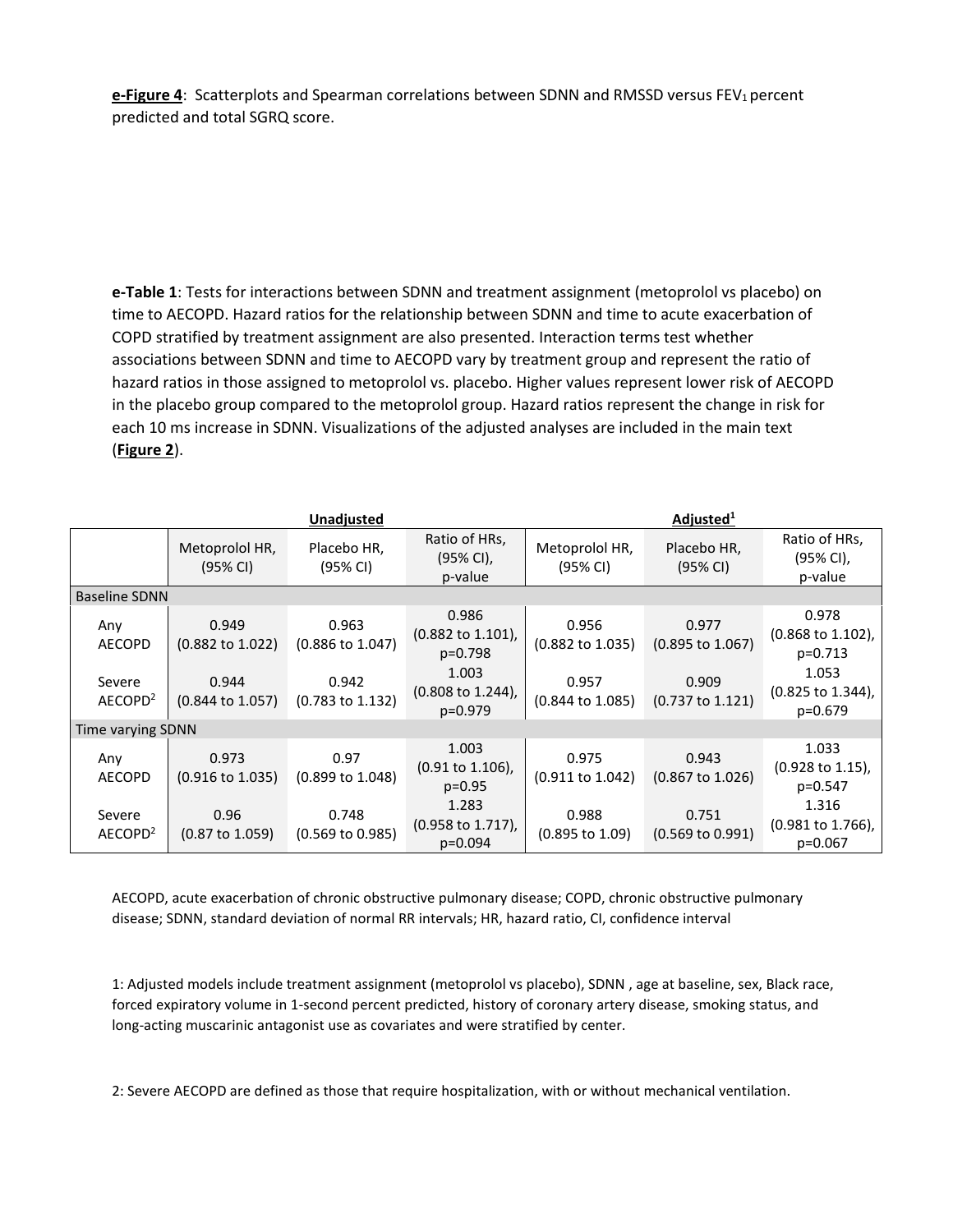**e-Table 2**: Tests for Interactions between RMSSD and treatment assignment (metoprolol vs placebo) on time to acute exacerbations of COPD. Hazard ratios for the relationship between RMSSD and time to acute exacerbation of COPD stratified by treatment assignment are also presented. Interaction terms test whether associations between RMSSED and time to AECOPD vary by treatment group and represent the ratio of hazard ratios in those assigned to metoprolol vs. placebo. Higher values represent lower risk of AECOPD in the placebo group compared to the metoprolol group. Hazard ratios represent the change in risk for each 10 ms increase in RMSSD. Visualizations of the adjusted analyses are included in the main text (**Figure 3**).

|                                |                                               | Unadjusted                                   | Adjusted <sup>1</sup>                                                                         |                                               |                                               |                                                                                           |
|--------------------------------|-----------------------------------------------|----------------------------------------------|-----------------------------------------------------------------------------------------------|-----------------------------------------------|-----------------------------------------------|-------------------------------------------------------------------------------------------|
|                                | Metoprolol HR,<br>(95% CI)                    | Placebo HR,<br>(95% CI)                      | Ratio of HRs,<br>(95% CI),<br>p-value                                                         | Metoprolol HR,<br>(95% CI)                    | Placebo HR,<br>$(95% \text{ Cl})$             | Ratio of HRs,<br>(95% CI),<br>p-value                                                     |
| <b>Baseline RMSSD</b>          |                                               |                                              |                                                                                               |                                               |                                               |                                                                                           |
| Any<br><b>AECOPD</b><br>Severe | 0.984<br>$(0.927 \text{ to } 1.044)$<br>0.999 | 0.954<br>$(0.883 \text{ to } 1.03)$<br>0.901 | 1.031<br>$(0.936 \text{ to } 1.137)$ ,<br>$p=0.534$<br>1.109<br>$(0.898 \text{ to } 1.368)$ , | 0.983<br>$(0.922 \text{ to } 1.048)$<br>1.006 | 0.966<br>$(0.894 \text{ to } 1.044)$<br>0.858 | 1.017<br>$(0.92 \text{ to } 1.125)$ ,<br>p=0.737<br>1.173<br>$(0.928 \text{ to } 1.483),$ |
| AECOPD <sup>2</sup>            | $(0.921 \text{ to } 1.082)$                   | $(0.742 \text{ to } 1.094)$                  | $p=0.336$                                                                                     | $(0.921 \text{ to } 1.099)$                   | $(0.691 \text{ to } 1.065)$                   | $p=0.181$                                                                                 |
| <b>Time varying RMSSD</b>      |                                               |                                              |                                                                                               |                                               |                                               |                                                                                           |
| Any<br><b>AECOPD</b>           | 0.985<br>$(0.944 \text{ to } 1.027)$          | 0.961<br>$(0.897 \text{ to } 1.03)$          | 1.024<br>$(0.945 \text{ to } 1.111),$<br>$p=0.559$                                            | 0.986<br>$(0.942 \text{ to } 1.032)$          | 0.944<br>$(0.877 \text{ to } 1.016)$          | 1.045<br>$(0.959 \text{ to } 1.139)$ ,<br>$p=0.318$                                       |
| Severe<br>AECOPD <sup>2</sup>  | 0.983<br>$(0.92 \text{ to } 1.049)$           | 0.719<br>$(0.533$ to $0.97)$                 | 1.366<br>$(1.006 \text{ to } 1.856)$ ,<br>$p = 0.046$                                         | 0.996<br>$(0.933$ to 1.063)                   | 0.705<br>$(0.517 \text{ to } 0.961)$          | 1.412<br>$(1.029 \text{ to } 1.938)$ ,<br>$p=0.032$                                       |

AECOPD, acute exacerbations of chronic obstructive pulmonary disease; COPD, chronic obstructive pulmonary disease; RMSSD, root mean square of successive normal RR intervals. HR, hazard ratio, CI, confidence interval

1: Adjusted models include treatment assignment (metoprolol vs placebo), RMSSD, age at baseline, sex, Black race, forced expiratory volume in 1-second percent predicted, history of coronary artery disease, smoking status, and long-acting muscarinic antagonist use as covariates and were stratified by center.

2: Severe AECOPD are defined as those that require hospitalization, with or without mechanical ventilation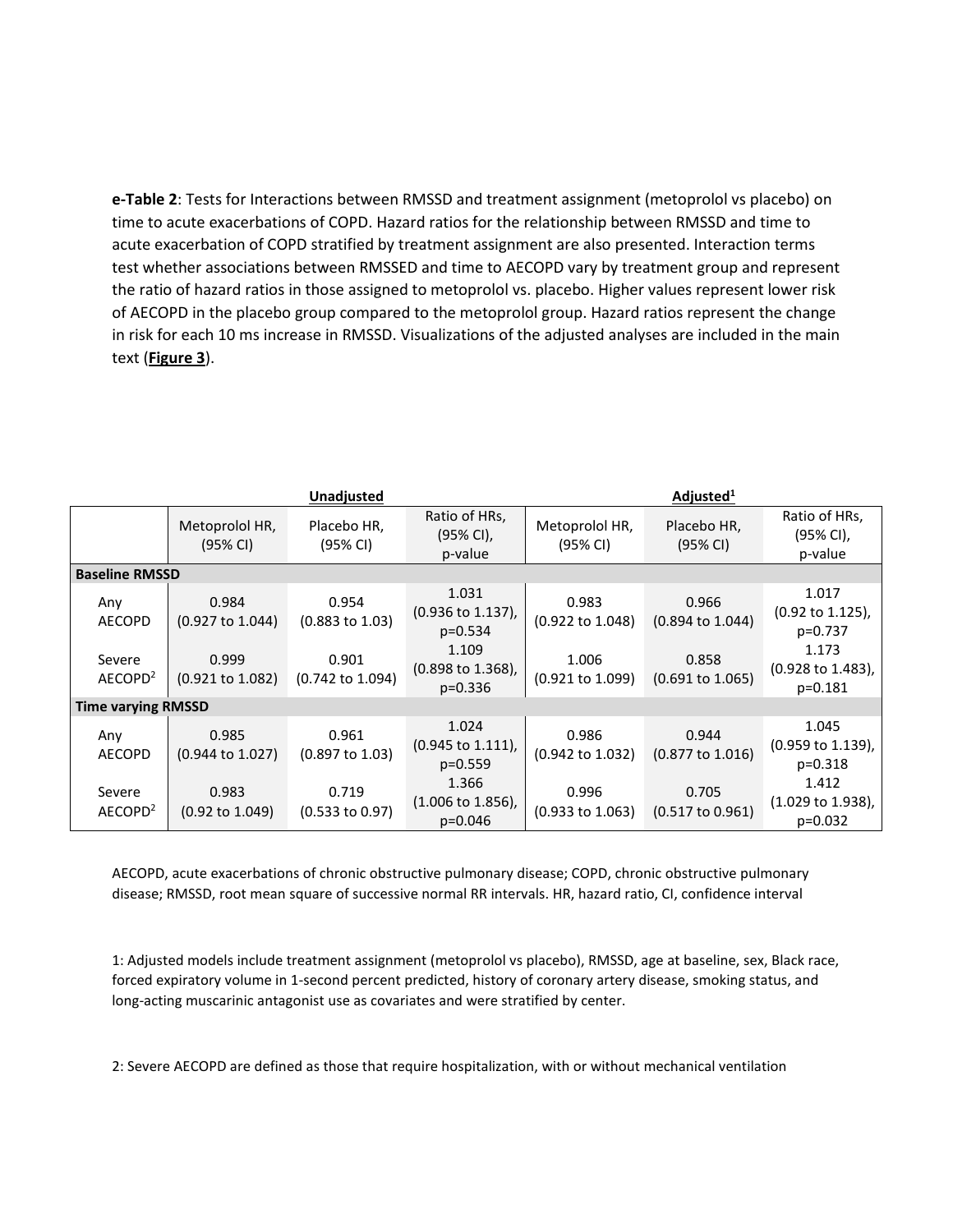**e-Figure 1**: Bland-Altman plots for the agreement in heart rate variability measures between ECG readers. RR intervals on 48 ECGs were read independently by authors DMM and TM and SDNN and RMSSD were calculated as described in the methods section. Bland-Altman plots are shown for agreement in SDNN (a) and RMSSD (b).



(a)

## **SDNN** agreement





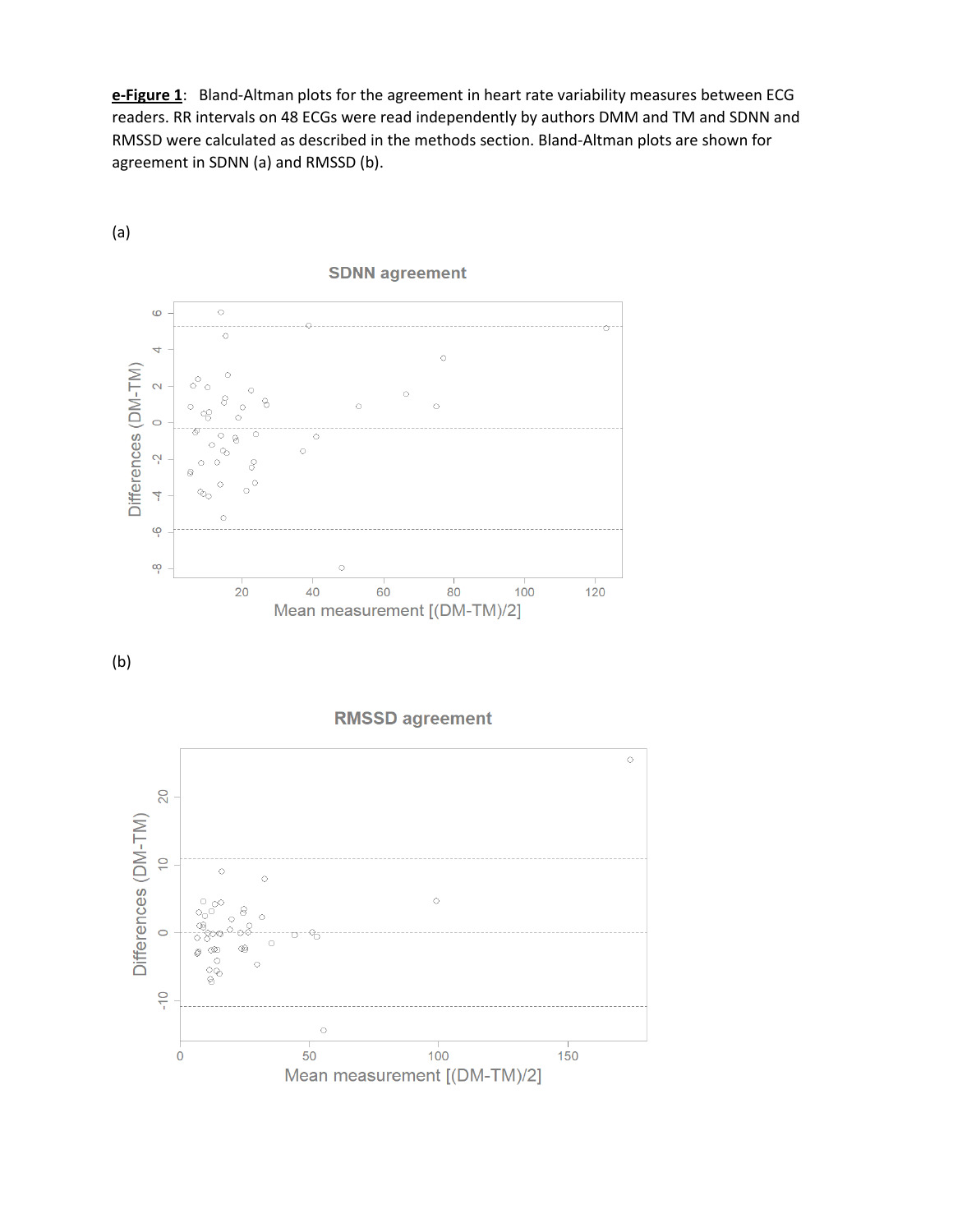**e-Figure 2**: Kaplan-Meier estimates (figures) for freedom from acute exacerbation of COPD and Cox proportional hazards models (tables) for time to acute exacerbation of COPD by SDNN quartile for (a) any exacerbation, and (b) severe exacerbation. There was no significant difference detected between quartiles for any acute exacerbation of COPD (logrank p-value 0.50, adjusted omnibus p-value 0.43) or severe exacerbations of COPD (logrank p-value 0.65, adjusted omnibus p-value 0.35). Adjusted models include treatment assignment (metoprolol vs placebo), age, sex, Black race, FEV<sub>1</sub> percent predicted, history of coronary artery disease, smoking status, and long-acting muscarinic antagonist use as covariates and were stratified by center.



| Cox proportional hazards models for time to any AECOPD by SDNN quartile |           |                           |                           |                           |         |  |  |
|-------------------------------------------------------------------------|-----------|---------------------------|---------------------------|---------------------------|---------|--|--|
| Quartile                                                                | Q1        | Q2                        | Q3                        | Q4                        | Omnibus |  |  |
| RMSSD range                                                             | $\leq 11$ | $> 11$ and $\leq 18$      | $>18$ and $\leq$ 29       | >29                       | p-value |  |  |
| Unadjusted HR                                                           | 1.00      | 0.84                      | 0.84                      | 0.78                      | 0.51    |  |  |
|                                                                         | (ref)     | $(0.60 \text{ to } 1.17)$ | $(0.61 \text{ to } 1.17)$ | $(0.56 \text{ to } 1.09)$ |         |  |  |
| <b>Adjusted HR</b>                                                      | 1.00      | 0.82                      | 0.80                      | 0.751                     | 0.43    |  |  |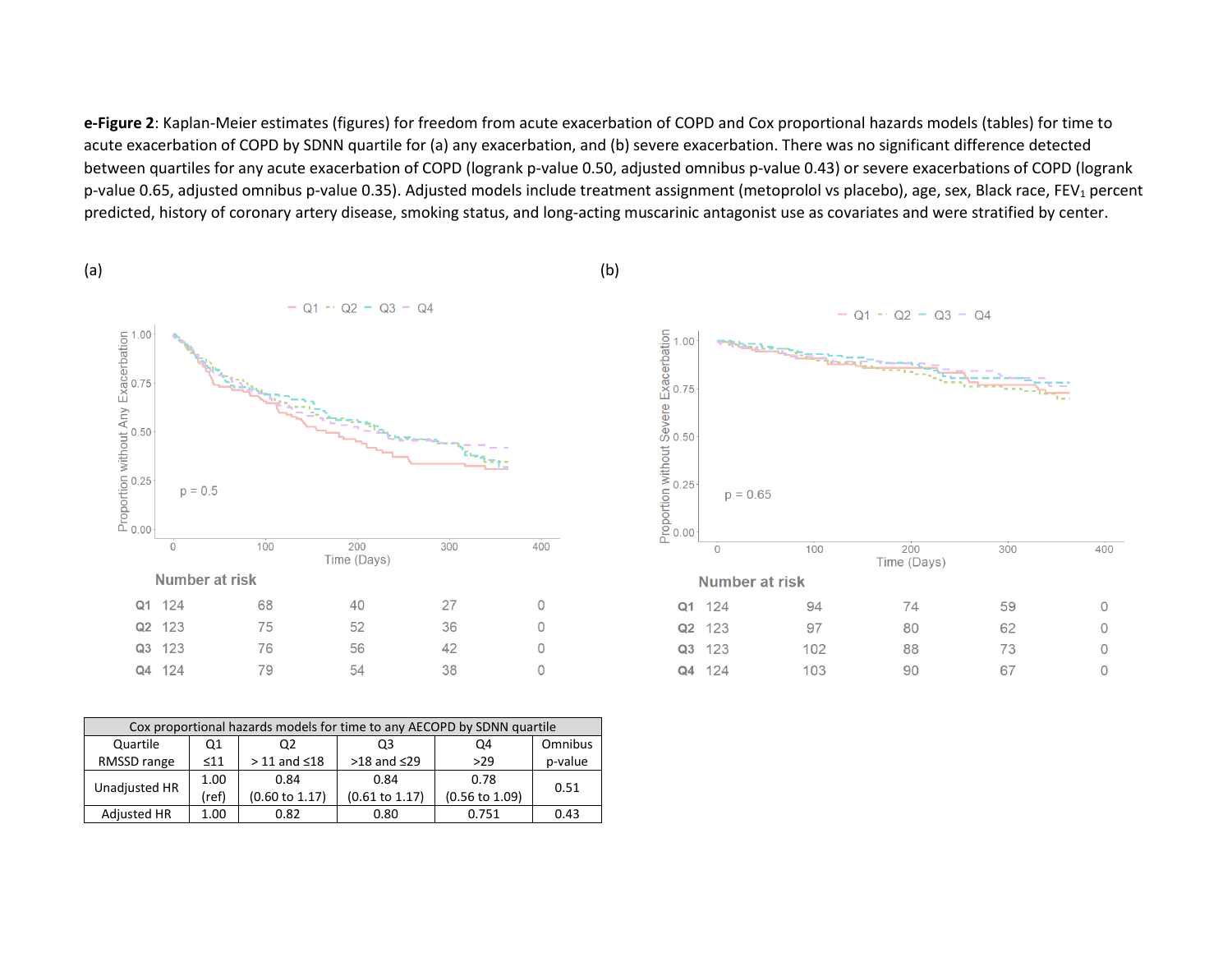|                                                                     |  |  |  | (ref) $(0.57 \text{ to } 1.17)$ $(0.56 \text{ to } 1.13)$ $(0.53 \text{ to } 1.07)$ |  |  |  |
|---------------------------------------------------------------------|--|--|--|-------------------------------------------------------------------------------------|--|--|--|
| e-Figure 3: Kaplan-Meier estimates (figures) for freedom from acute |  |  |  |                                                                                     |  |  |  |

exacerbation of COPD and Cox proportional hazards models (tables) for time to acute exacerbation of COPD by RMSSD quartile for (a) any exacerbation, and (b) severe (hospitalized) exacerbation. There was no significant difference detected between quartiles for any acute exacerbation of COPD (logrank p-value 0.40, adjusted omnibus p-value 0.37) or severe

| Cox proportional hazards models for time to severe AECOPD by SDNN quartile |           |                           |                           |                           |         |  |  |  |
|----------------------------------------------------------------------------|-----------|---------------------------|---------------------------|---------------------------|---------|--|--|--|
| Quartile                                                                   | Q1        | 02                        | O <sub>3</sub>            | Q4                        | Omnibus |  |  |  |
| RMSSD range                                                                | $\leq 11$ | $>$ 11 and $\leq$ 18      | $>18$ and $\leq$ 29       | >29                       | p-value |  |  |  |
| Unadjusted                                                                 | 1.00      | 1.07                      | 0.79                      | 0.83                      |         |  |  |  |
| <b>HR</b>                                                                  | (ref)     | $(0.63 \text{ to } 1.82)$ | (0.45 to 1.38)            | $(0.48 \text{ to } 1.45)$ | 0.65    |  |  |  |
|                                                                            | 1.00      | 1.01                      | 0.687                     | 0.688                     | 0.35    |  |  |  |
| Adjusted HR                                                                | (ref)     | $(0.58 \text{ to } 1.77)$ | $(0.38 \text{ to } 1.24)$ | $(0.38 \text{ to } 1.24)$ |         |  |  |  |

exacerbations of COPD (logrank p-value 0.58, adjusted omnibus p-value 0.33). Adjusted models include treatment assignment (metoprolol vs placebo), age, sex, Black race, FEV<sub>1</sub> percent predicted, history of coronary artery disease, smoking status, and long-acting muscarinic antagonist use as covariates and were stratified by center.





Cox proportional hazards models for time to severe AECOPD by RMSSD quartile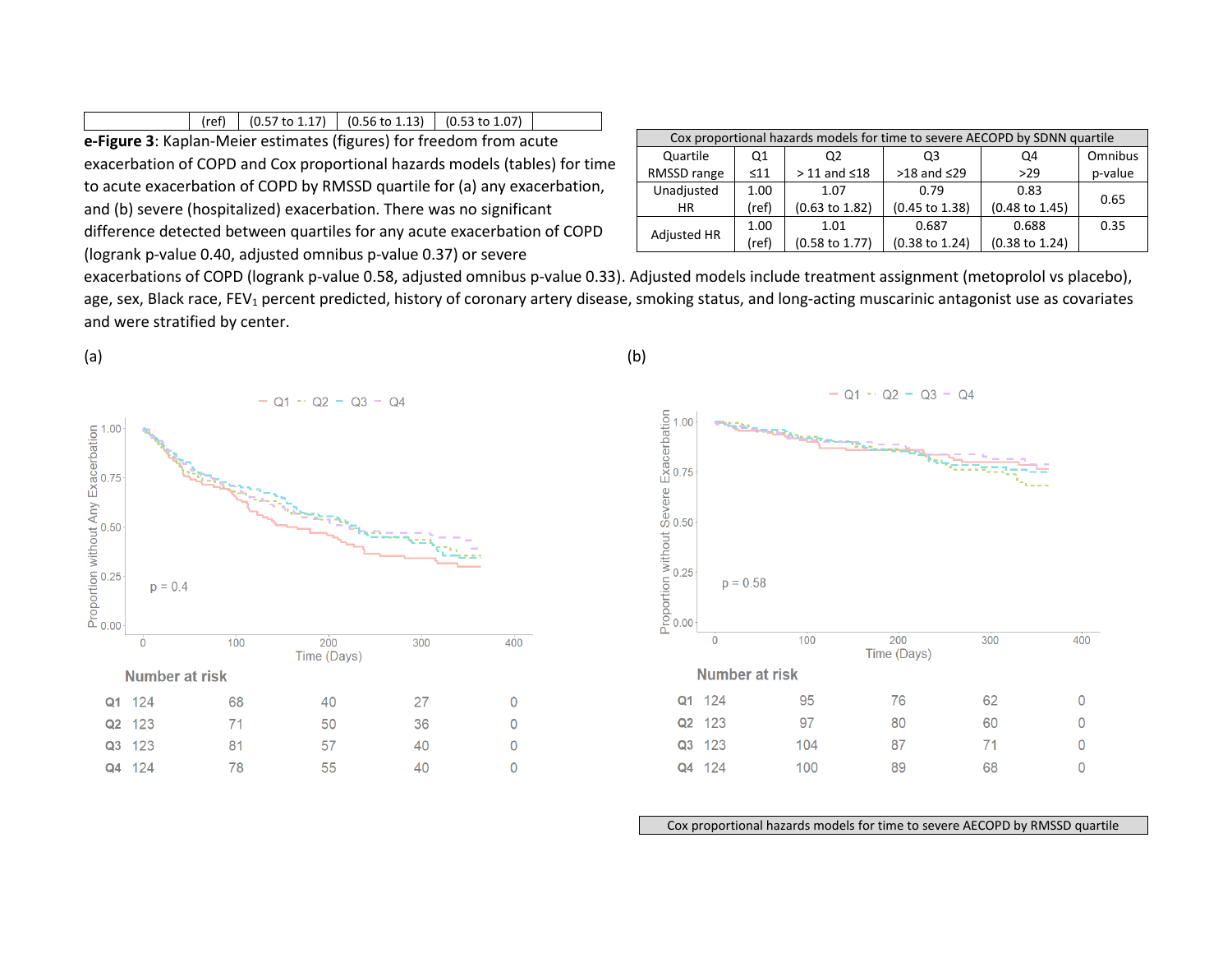| Cox proportional hazards models for time to any AECOPD by RMSSD quartile |           |                           |                           |                           |         |  |  |
|--------------------------------------------------------------------------|-----------|---------------------------|---------------------------|---------------------------|---------|--|--|
| Quartile                                                                 | Q1        | Q2                        | Q3                        | Q4                        | Omnibus |  |  |
| RMSSD range                                                              | $\leq 11$ | $>$ 11 and $\leq$ 18      | $>18$ and $\leq$ 29       | >29                       | p-value |  |  |
| Unadjusted HR                                                            | 1.00      | 0.84                      | 0.83                      | 0.75                      | 0.41    |  |  |
|                                                                          | ref)      | $(0.60 \text{ to } 1.17)$ | $(0.60 \text{ to } 1.15)$ | $(0.54 \text{ to } 1.05)$ |         |  |  |
| Adjusted HR                                                              | 1.00      | 0.85                      | 0.766                     | 0.755 (0.53 to            | 0.37    |  |  |
|                                                                          | ref)      | (0.59 to 1.21)            | $(0.55$ to $1.07)$        | 1.08                      |         |  |  |

| Quartile           | Q1        | Q2                        | Q3                        | Q4                        | Omnibus |
|--------------------|-----------|---------------------------|---------------------------|---------------------------|---------|
| RMSSD range        | $\leq 11$ | $>$ 11 and $\leq$ 18      | $>18$ and $\leq$ 29       | >29                       | p-value |
| Unadjusted         | 1.00      | 1.30                      | 1.06                      | 0.90                      | 0.59    |
| ΗR                 | (ref)     | $(0.76 \text{ to } 2.24)$ | $(0.61 \text{ to } 1.85)$ | $(0.50 \text{ to } 1.61)$ |         |
|                    | 1.00      | 1.38                      | 0.936                     | 0.82                      | 0.34    |
| <b>Adjusted HR</b> | (ref)     | (0.77 to 2.46)            | $(0.52 \text{ to } 1.67)$ | $(0.44 \text{ to } 1.52)$ |         |

**e-Figure 4**: Associations between baseline (a) SDNN and FEV<sub>1</sub> percent predicted, (b) SDNN and total SGRQ scores, (c) RMSSD and FEV<sub>1</sub> percent

predicted, and (d) RMSSD and total SGRQ scores. Blue lines represent locally estimated scatterplot smoothing (LOESS) lines and red lines represent simple linear regression.





 $(a)$  (b)